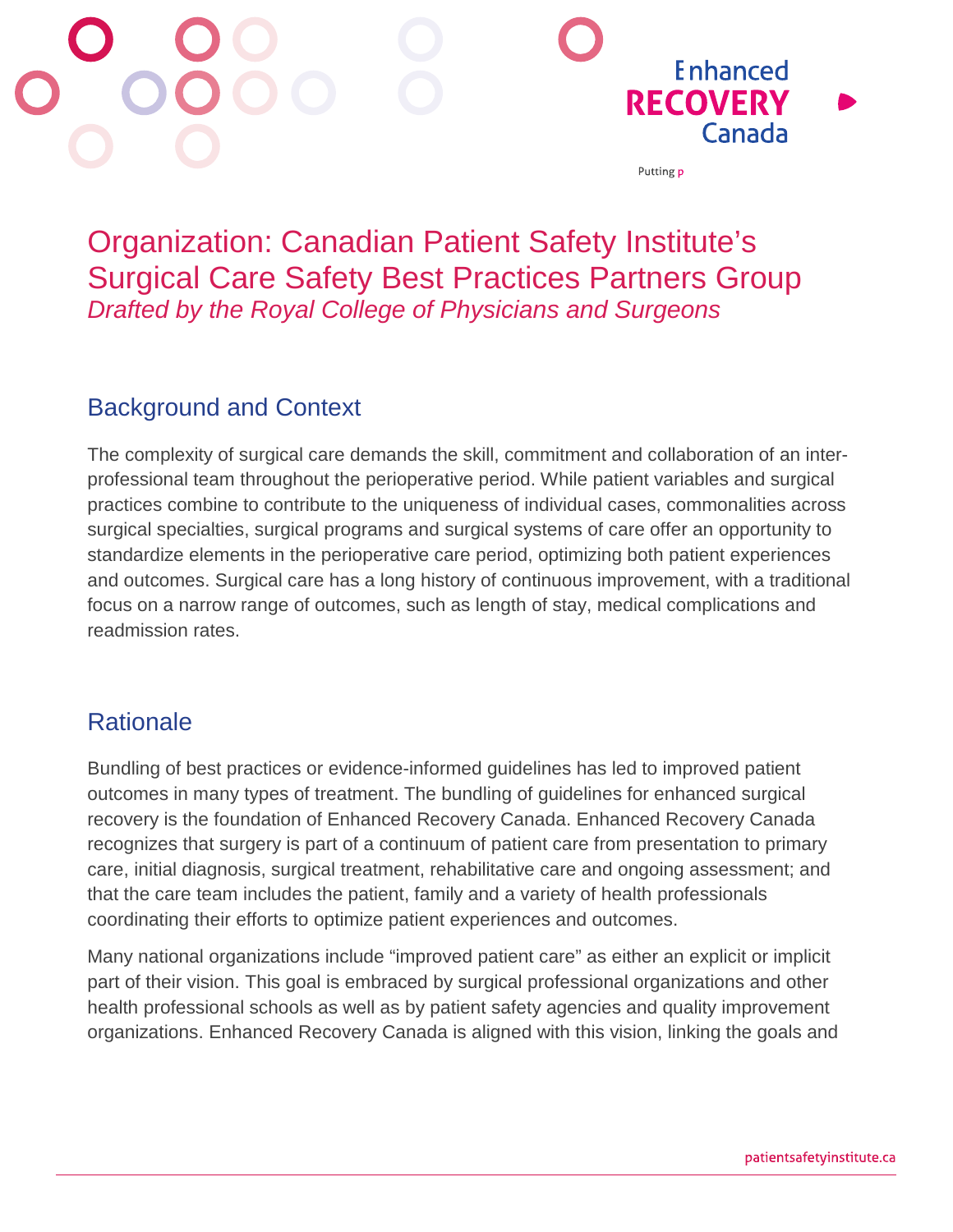

activities of healthcare team members to improve the patient's journey and health outcome. The complexity of surgical care demands the skill, commitment and collaboration of an interprofessional team throughout the perioperative period.

#### Our Position

The organizations on the following page support the implementation of the most relevant and timely surgical best practices and recognize and support Enhanced Recovery Canada to improve surgical care. This program and its dissemination build upon the efforts of the ERAS® Society (Enhanced Recovery After Surgery) and are rooted in quality improvement efforts, taking a broader look at the continuum of surgical care and the outcomes of care. The following are the core principles of Enhanced Recovery Canada that can be applied by all surgical/healthcare teams